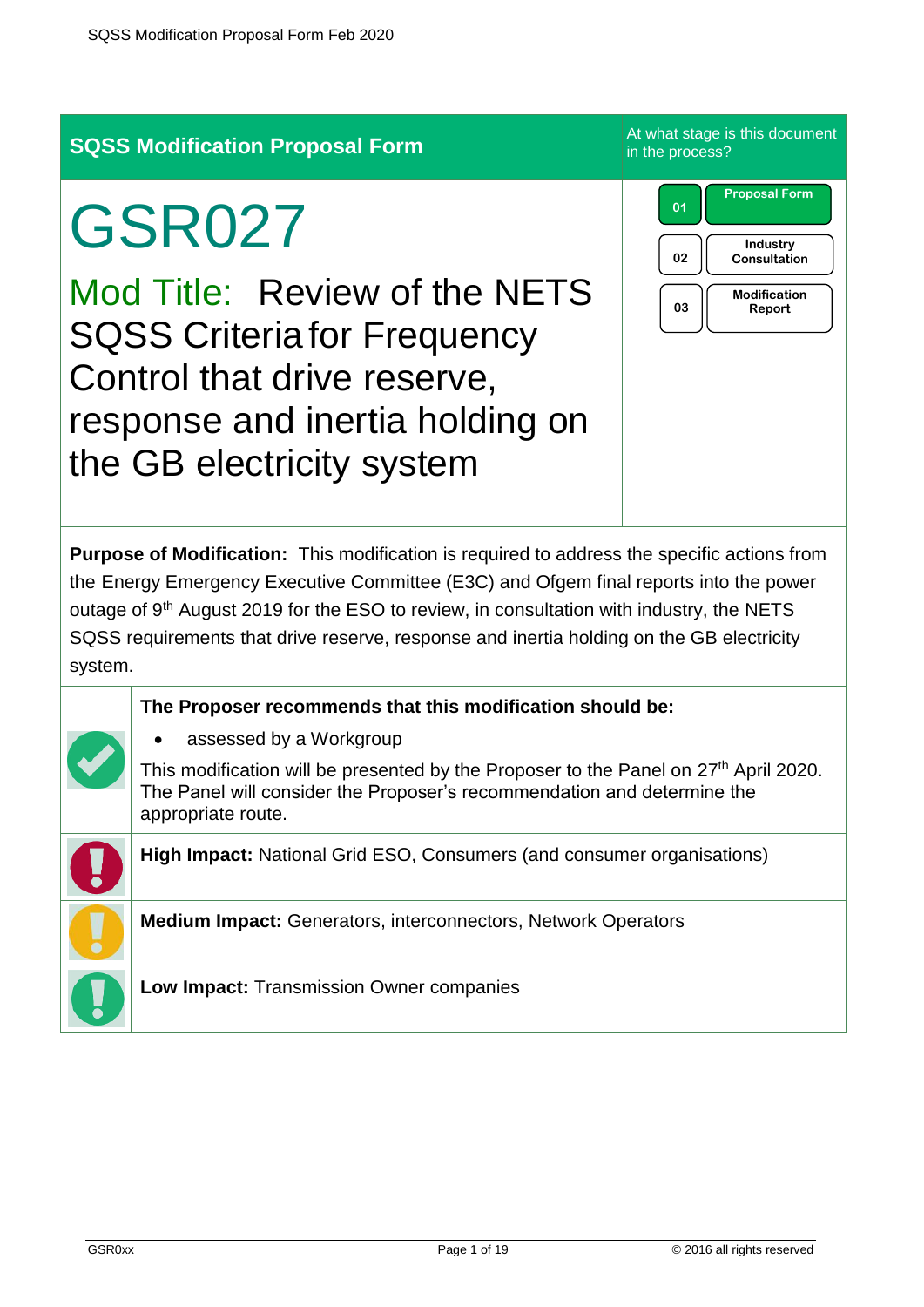#### **Contents**

- **1 Summary 4**
- **2 Governance 4**
- **3 Why Change? 5**
- **4 Code Specific Matters 6**
- **5 Solution 7**
- **6 Impacts & Other Considerations 10**
- **7 Relevant Objectives 11**
- **8 Implementation 12**
- **9 Legal Text 12**
- **10 Recommendations 18**

#### **Timetable**

#### **The Code Administrator recommends the following timetable:**

| Workgroup process                                             | May 2020-<br>October 2020                            |
|---------------------------------------------------------------|------------------------------------------------------|
| Code Administration Consultation Report issued to<br>Industry | October 2020                                         |
| Final Modification Report presented to Panel                  | November 2020                                        |
| Final Modification Report issued the Authority                | November 2020                                        |
| Decision implemented in SQSS                                  | Following<br>Authority<br>approval &<br>consultation |

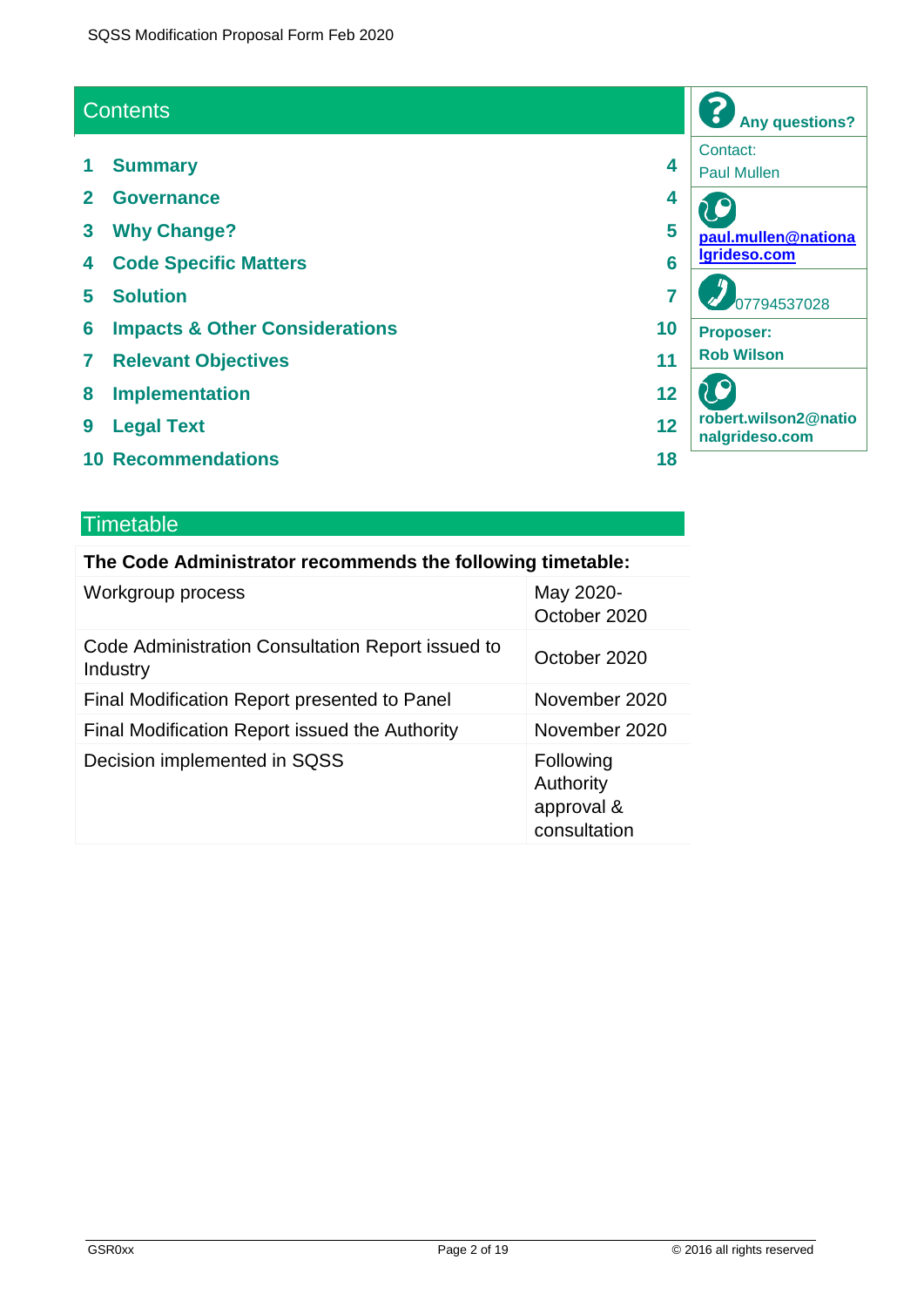## Proposer Details

| <b>Details of Proposer:</b><br>(Organisation Name)                                                                       | <b>National Grid ESO</b>                                                                  |
|--------------------------------------------------------------------------------------------------------------------------|-------------------------------------------------------------------------------------------|
| Capacity in which the SQSS<br>Modification Proposal is being<br>proposed:                                                | Licensee                                                                                  |
| <b>Details of Proposer's</b><br><b>Representative:</b><br>Name:                                                          | <b>Robert Wilson</b><br><b>NGESO</b>                                                      |
| Organisation:<br>Telephone Number:<br>Email Address:                                                                     | 07799 656402<br>robert.wilson2@nationalgrideso.com                                        |
| <b>Details of Representative's</b><br>Alternate:<br>Name:<br>Organisation:<br>Telephone Number:<br><b>Email Address:</b> | Rob Westmancoat<br><b>NGESO</b><br>07971 006414<br>robert.westmancoat@nationalgrideso.com |
| <b>Attachments (No):</b><br>If Yes, Title and No. of pages of each Attachment:                                           |                                                                                           |

# Impact on Core Industry Documentation.

*Please mark the relevant boxes with an "x" and provide any supporting information*

| <b>BSC</b>       |  |
|------------------|--|
| <b>CUSC</b>      |  |
| <b>STC</b>       |  |
| <b>Grid Code</b> |  |
| Other            |  |

 $\overline{ }$ 

At present no further code changes are thought to be necessary to progress this specific action from the Ofgem and E3C reports. However, this will be kept under review.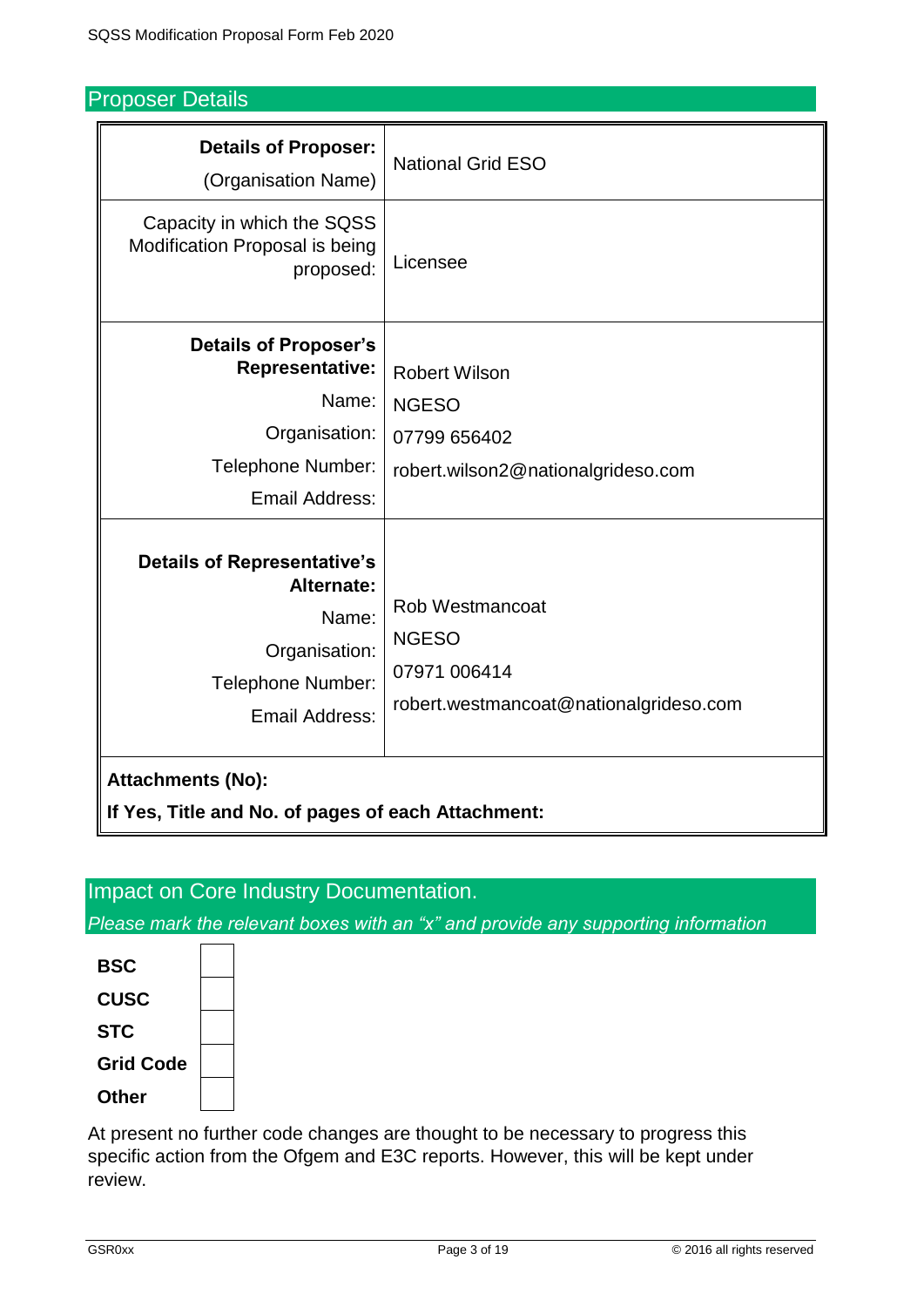## **1 Summary**

#### **Defect**

Actions from the Energy Emergency Executive Committee (E3C) and Ofgem final reports into the power outage of 9<sup>th</sup> August 2019 require the ESO to review, in consultation with industry, the NETS SQSS requirements for reserve, response and inertia holding on the GB electricity system.

#### **What**

The SQSS defines the conditions under which unacceptable frequency conditions should not occur. This drives the volume, the type of, and ultimately the cost of response, reserve and inertia services procured by the ESO to avoid such conditions. This modification will review the frequency control criteria of the NETS SQSS to ensure that an appropriate balance can be reached between the costs of managing frequency, which is eventually borne by the consumer, and the risks mitigated in doing so.

#### **Why**

Assessments of the power outage of  $9<sup>th</sup>$  August 2019 have been clear that the level of security of supply, and the costs associated with this, are societal questions. However, the GB electricity system is changing with the move to smaller, embedded generation and more renewable energy sources and the time is right to carry out such a review.

#### **How**

This modification proposal recommends amendments to the NETS SQSS itself to reference a methodology that will be created to sit alongside the NETS SQSS.

It is intended that the methodology will provide a framework through which the risks that could be covered by the ESO can be assessed, consulted upon and agreed. The intention is that the precise framework will be defined as part of the development of the modification and scenarios analysed to determine the cost and risk mitigation that using the methodology will entail. Thereafter, scenarios under the methodology will be reviewed, consulted on and approved under the agreed process periodically as required.

#### **2 Governance**

#### **Requested Next Steps**

This modification should:

• be assessed by a Workgroup

The E3C and Ofgem reports into  $9<sup>th</sup>$  August 2019 require this modification to be raised to the SQSS Panel in April 2020. A timeline will be agreed by the workgroup but the expectation is that this work will be expedited to deliver improvements to transparency and system operation as soon as possible.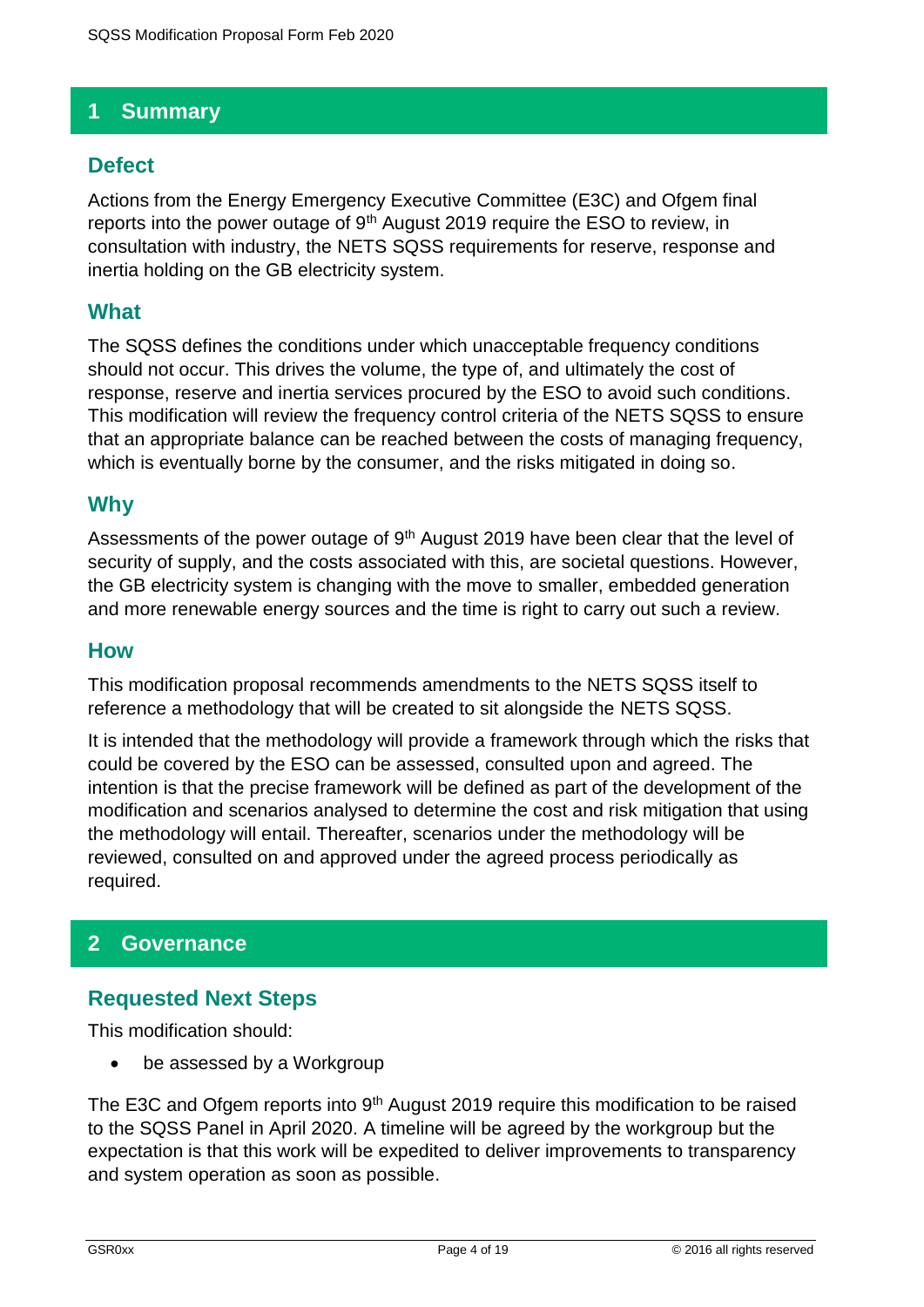# **3 Why Change?**

The requirement to carry out this modification to the SQSS has been triggered by the events of 9<sup>th</sup> August 2019 in which the combined near-simultaneous loss of two large generators, as well as consequential losses of smaller generators at a local level, together caused a significant frequency disturbance and triggered the subsequent disconnection, loss of power and disruption to more than one million consumers. An action from the E3C and Ofgem reports into the incident required the ESO, in consultation with industry, to review reserve, response and inertia holding policies.

While these policies are in themselves not part of the SQSS, the volume of reserve and response held is a direct result of the requirements set out in the SQSS to avoid unacceptable frequency conditions for a range of system conditions including and taking into account an assessment of the loss of power infeed risk.

The need for this review is reflective of the changes that are taking place on the system and in the generation portfolio. A once centrally despatched, transmission based system is changing fundamentally to one in which a greater proportion of generation is connected at a lower voltage within the distribution system, is of smaller sizes, and is predominantly made up of renewable generators (wind and solar).

#### **Distributed generation**

The frequency resilience and fault ride through requirements for Distributed generation are set out in the Distribution Code and the associated Engineering Recommendations. These have developed over time and have recently started to converge with the requirements that Transmission connected generation must meet with the implementation of European Network Codes, such as the Requirements for Generator code, but significant differences remain.

In particular, there are known issues with vector shift and rate of change of frequency (RoCoF) protection mechanisms which can cause cascade tripping during a frequency event, thus increasing the total losses of generation and worsening such an event. This protection is a pre-requisite for connection and is referred to as 'loss of mains' protection. Loss of mains protection is used by distributed generators to detect when they have been disconnected from the system and should therefore trip off to prevent problems with synchronisation and power islanding. However, the protection has been found to be sensitive to tripping where a disturbance on the system in which they are not disconnected causes a RoCoF or vector shift and is therefore seen as a triggering event by the protection.

This has been an increasingly prevalent issue both with the increasing volumes of such embedded generation and also with declining system inertia which means that without further intervention the system is less stable than it was, disturbances tend to be larger, and therefore the occurrence of nuisance tripping is more widespread. Vector Shift protection is now not permitted for new generators as is the historic low (sensitive) setting for RoCoF. A retrospective change programme is underway under the [Accelerated Loss](https://www.energynetworks.org/electricity/engineering/accelerated-loss-of-mains-change-programme.html)  [of Mains Change Programme \(ALoMCP\).](https://www.energynetworks.org/electricity/engineering/accelerated-loss-of-mains-change-programme.html)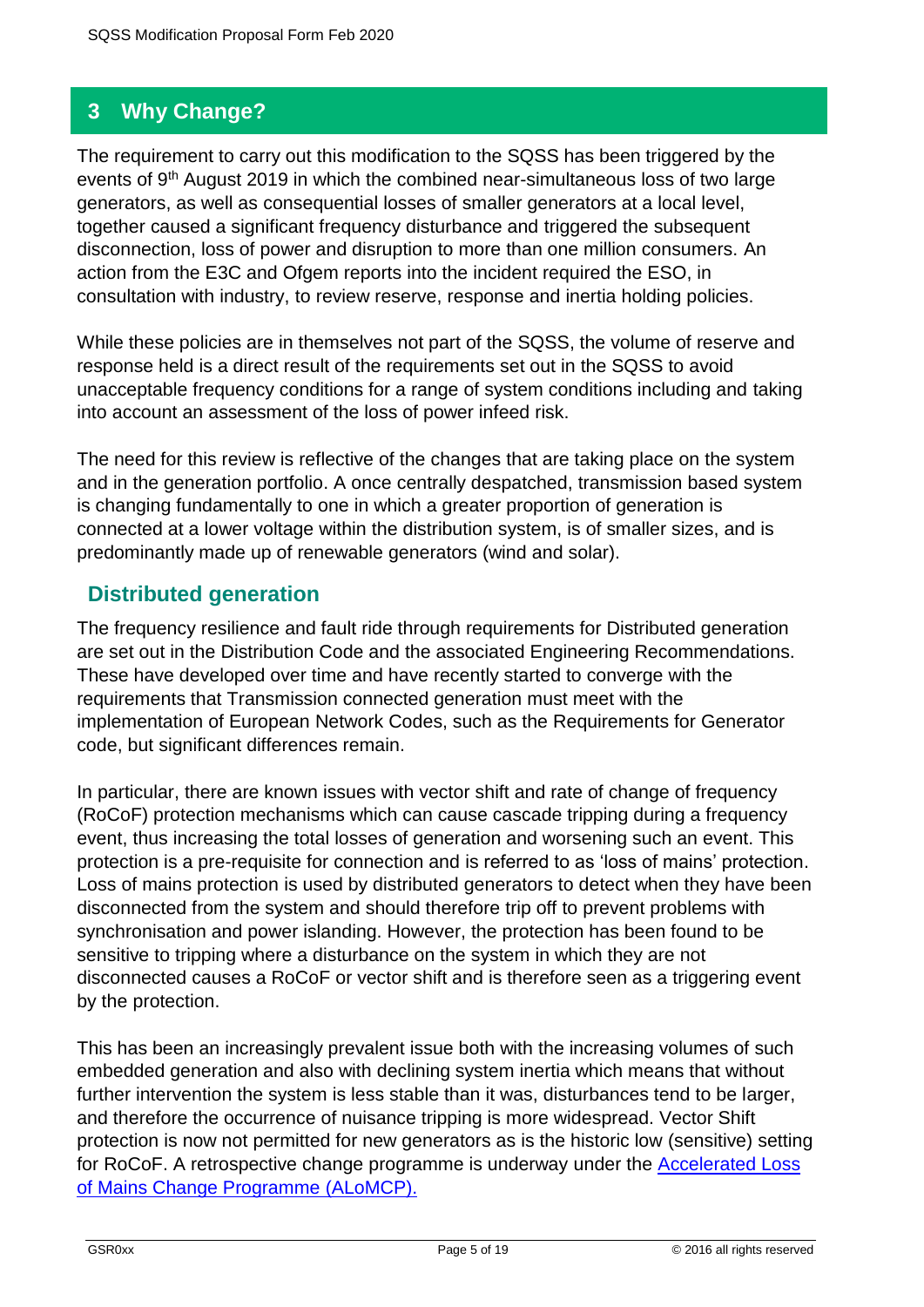There is also anecdotal evidence that distributed generation has other vulnerabilities to system disturbances. The ALoMCP will gather evidence and identify where further steps might need to be taken.

The uncertainties that distributed generation operation can present to the whole system are not dealt with clearly in the SQSS and there would be benefit in making the management of associated risks or benefits more transparent.

#### **Simultaneous loss events**

During the August 9<sup>th</sup> event, the loss of two large transmission connected generators contributed to deliver a large cumulative loss and led to further losses of distributed generation. A range of circumstances are required to be covered by the SQSS broadly comprising any single credible event and including 'the most onerous loss of power infeed' (SQSS 5.1.3). A simultaneous event, being the loss of more than one generator either at the same time or close enough that the system has not recovered to a normal condition, is not currently covered by the SQSS.

#### **Cost versus risk**

The probability of an infeed loss event and the impact it has on the network vary significantly depending on the event and prevailing system conditions. In operating the system securely and economically these factors need to be considered. Whilst in some circumstances it may be possible to define a loss which should always be secured, in other circumstances it may be more appropriate to consider the risk and cost to determine what action is required. Part of this review will look at the range of faults, including simultaneous faults and consequential generation losses, that could occur and will provide the mechanism in the methodology through which an assessment of the risk and costs can be made.

## **4 Code Specific Matters**

This modification is required by the specific actions shown below which are taken from the Ofgem and E3C final reports on the power outage of 9<sup>th</sup> August 2019:

#### **E3C final report:**

**Action 5**: The ESO, in consultation with industry, should undertake a review of the SQSS requirements for holding reserve, response and system inertia. This review should consider:

- the explicit impacts of distributed generation on the required level of security;
- whether it is appropriate to provide flexibility in the requirements for securing against risk events with a very low likelihood, for example on a cost/risk basis; and
- the costs and benefits of requiring the availability of additional reserves to secure against the risk of simultaneous loss events.

Timing: The ESO should put forward modification proposals to the SQSS by April 2020.

#### **Ofgem final report:**

5.7. *Action (1):* The ESO, in consultation with the industry, should undertake a review of the SQSS requirements for holding reserve, response and system inertia.

- 5.7.1. This review should consider:
	- -the explicit impacts of distributed generation on the required level of security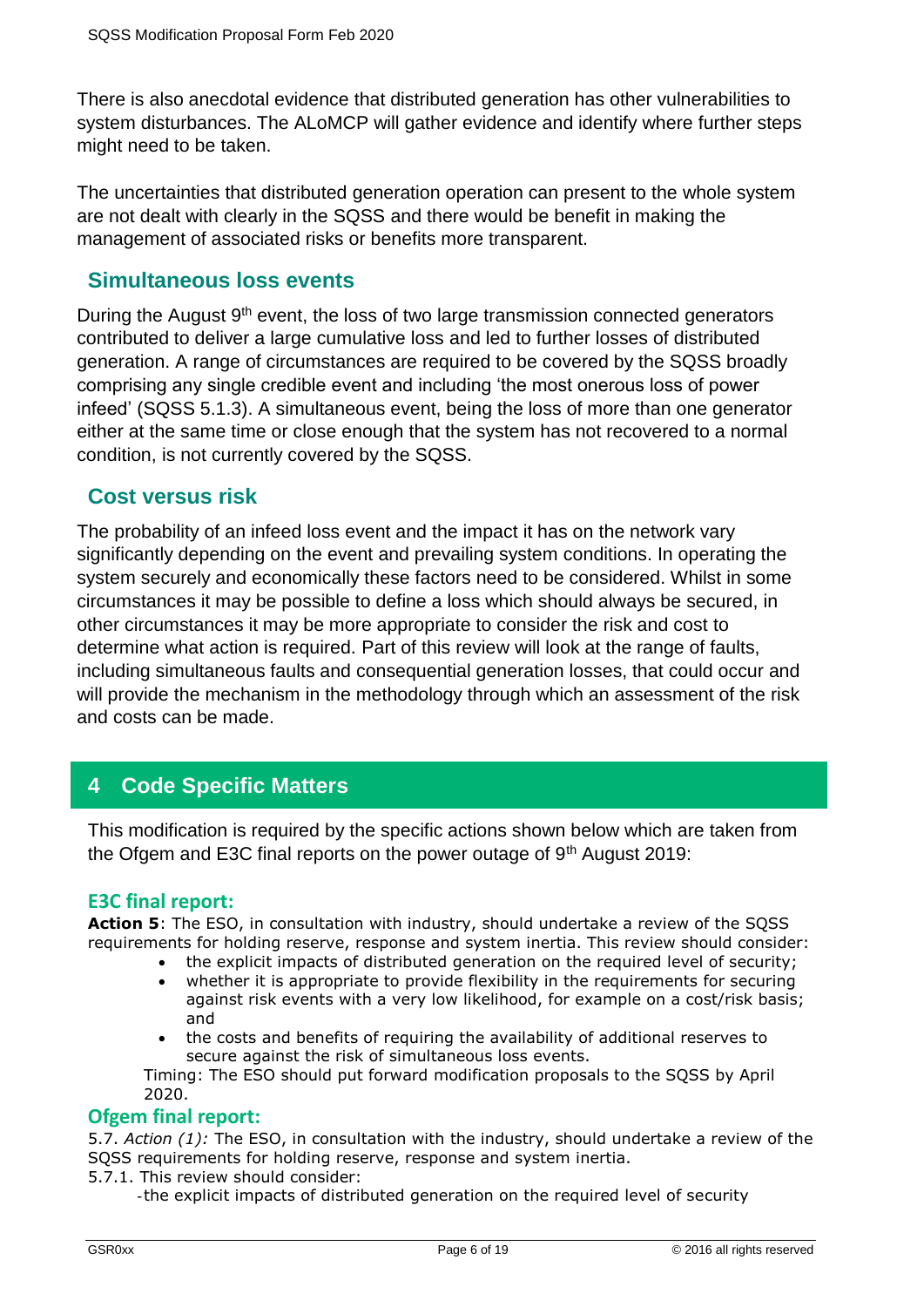- -whether it is appropriate to provide flexibility in the requirements for securing against risk events with a very low likelihood, for example on a cost/risk basis
- -the costs and benefits of requiring the availability of additional reserves to secure against the risk of simultaneous loss events

5.7.2. The ESO, as the party required to operate to the standard, should carry out this review and raise modification proposals to the SQSS Panel by April 2020. This would provide the appropriate channels for industry scrutiny and transparency, and for an ultimate Ofgem decision on any required changes to the standard

## **Technical Skillsets**

To help in developing this proposal, familiarity with the application of the existing NETS SQSS provisions for secure operation of the system; experience of and familiarity with the existing reserve and response holding requirements applied by NGESO is required.

#### **Reference Documents**

[Ofgem final report](https://www.ofgem.gov.uk/system/files/docs/2020/01/9_august_2019_power_outage_report.pdf) on 9th August 2019 power outage, January 2020.

[E3C final report](https://assets.publishing.service.gov.uk/government/uploads/system/uploads/attachment_data/file/855767/e3c-gb-power-disruption-9-august-2019-final-report.pdf) on 9th August 2019 power outage, January 2020.

## **5 Solution**

The SQSS criteria for frequency control are intended to provide a defined level of security with an expected level of cost. Changing the SQSS to reflect the additional risks will impact that balance which must therefore be considered with a wider audience to ensure the right outcomes for industry and the consumer.

The principle challenges faced in progressing this modification are:

- The modification must be explicit in its treatment of Distributed energy resources (DER) and simultaneous losses;
- The current SQSS framework is specific in some but not all areas and optimisation is carried out by the ESO in a broader context: any modification must also improve transparency;
- The conventional way of changing the SQSS has been a single Cost Benefit Analysis for future implementation. Known changes that we need to take account of are;
	- o Decreasing system inertia countered by ESO stability pathfinder delivery;
	- o Faster acting response products changing the operating envelope;
	- o Reduction in the potential size of DER losses as the Accelerated Loss of Mains Change Programme delivers; and
- In a changing environment it would be preferable to be able to adjust the parameters or process needed to achieve the desired balance of cost and risk with greater agility than the code modification process allows.

#### **NETS SQSS requirements and ESO System Operation**

The SQSS as currently drafted requires the ESO to secure the system for a maximum infeed loss caused by a set of defined events that could take place either on the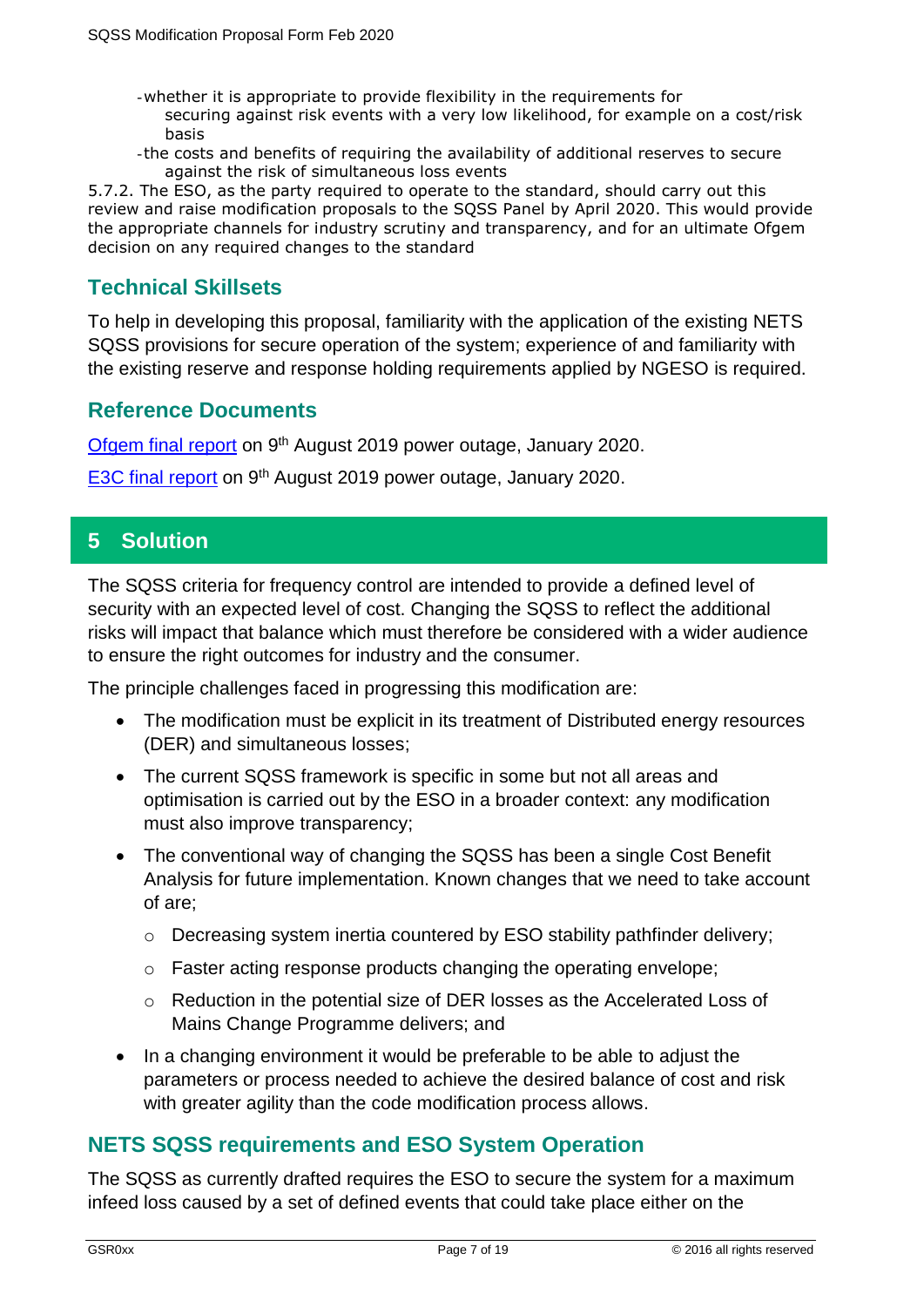transmission system or directly to one of the Users connected to it. This modification needs to consider:

- infeed/outfeed losses directly resulting from the events currently defined.in the SQSS
- credible, although less likely, combinations of these events (e.g. two simultaneous losses of generation), and
- consequential, although unintended, generation losses following any of the above events (e.g. embedded generation loss due to unintended operation of loss of mains protection)

It will also need to consider the level of flexibility required to accommodate any new issues (e.g. a new common mode of failure affecting multiple sites) and/or the resolution of a current risk (e.g. the completion of the programme to update loss of mains protection at all embedded generation sites)

# **Options Under Consideration**

In forming this proposal, the ESO considered several options and presented these at industry forums including meetings of the Grid Code (inviting the SQSS Panel attendees) and BSC panels and the Grid Code Development Forum. The objective of this document is to set out a proposal to change the SQSS which Panel members can use to decide on the need for and approach to an SQSS change and hence the options have been distilled down to a single proposal albeit with a number of plausible variations.

One option would have been to simply modify the SQSS to ensure that all necessary criteria and limits are captured clearly. The Proposer's view is that it might not be desirable to use this approach as there are known and significant changes that will occur over the next 5 years which mean that a single set of criteria will either lead to inappropriate cost and risk, a need to make repeated derogations, or the need for further code modifications. The known changes are:

- 1) Implementation of faster frequency control products for 'post-fault' containment;
- 2) The implementing of loss of mains protection changes;
- 3) The continued decrease in system inertia and short circuit levels; and
- 4) The introduction of stability products.

A single set of criteria also does not acknowledge the wide range of costs and risk likelihoods, and so does not facilitate economic and efficient operation of the National Electricity Transmission System (NETS).

The proposer's recommended option is to implement a framework which is sufficiently flexible to adapt to these and any as yet unknown changes, which has appropriate controls in place, and has a well understood and transparent decision making process. The key components of the proposal are:

- 1) The development of a methodology framework, in accordance with an agreed process and which is regularly reviewed and updated by consultation, that:
	- a. describes the method and parameters used to determine the circumstances for which unacceptable frequency conditions should not occur; and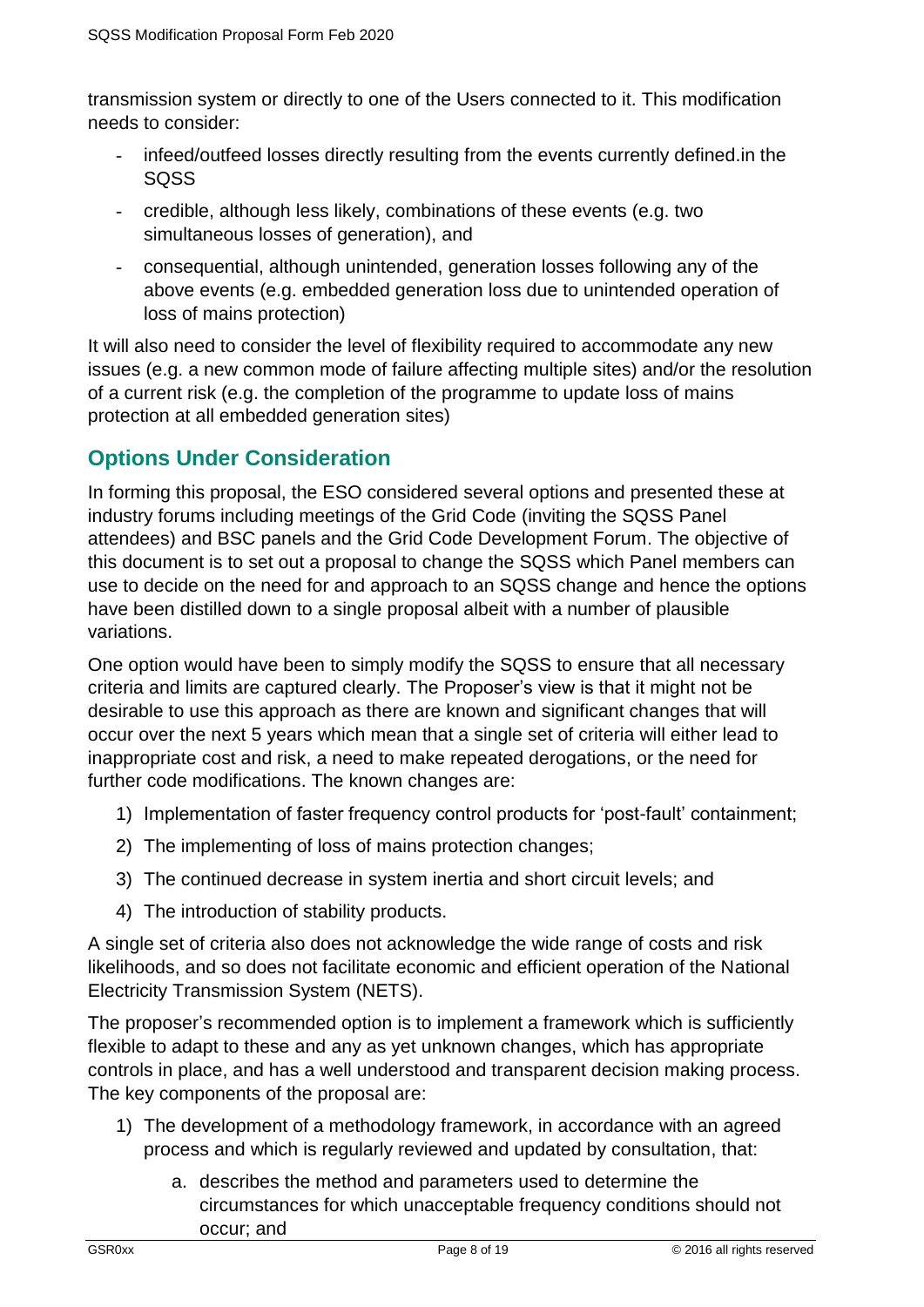- b. clearly states what these conditions are;
- 2) The implementation of a regular process, led by the ESO, which is described in the methodology, and has an output which is appropriately transparent and agreed through a defined process (eg by a specifically convened committee or by a body such as the Authority); and
- 3) Change to the SQSS provisions to define or supplement the process and address any inconsistencies.

The high level sequence is illustrated below. The means by which consultation feedback is acted upon will need to be defined.



Key features of the framework will need to be defined in some detail and should include:

- A definition of roles and obligations regarding process and information provision
- The requirement to set how the approach will be consulted upon and agreed
- The minimum interval at which the overall process must be completed and the period to be assessed
- The requirement to produce a report detailing the outcome of the evaluation process, referred to as the 'Frequency Risk and Control Report' in this proposal
- A requirement to define the evaluation process including
	- o How the evaluation process will be developed including content, timing and how responses are dealt with
	- o The output approval process
	- o The aspects that must be in scope of the process (eg distributed generation)
	- o The method and approach used in evaluation of options
	- o How interested parties will be engaged with
	- o How approval will be achieved and what body will undertake this (assumed to be the Authority unless otherwise dictated)
	- o How the output will be implemented and communicated
	- $\circ$  Other processes or requirements with which the process must maintain consistency (eg the design criteria of the SQSS)
	- $\circ$  The need to recommend any enduring changes to the SQSS that become apparent through ongoing analysis

The Proposer's recommended method and approach is to use a probabilistic treatment. This will allow a balance to be struck between the consideration of risks, the benefit of avoiding these risks materialising, and potential additional costs of doing so. There are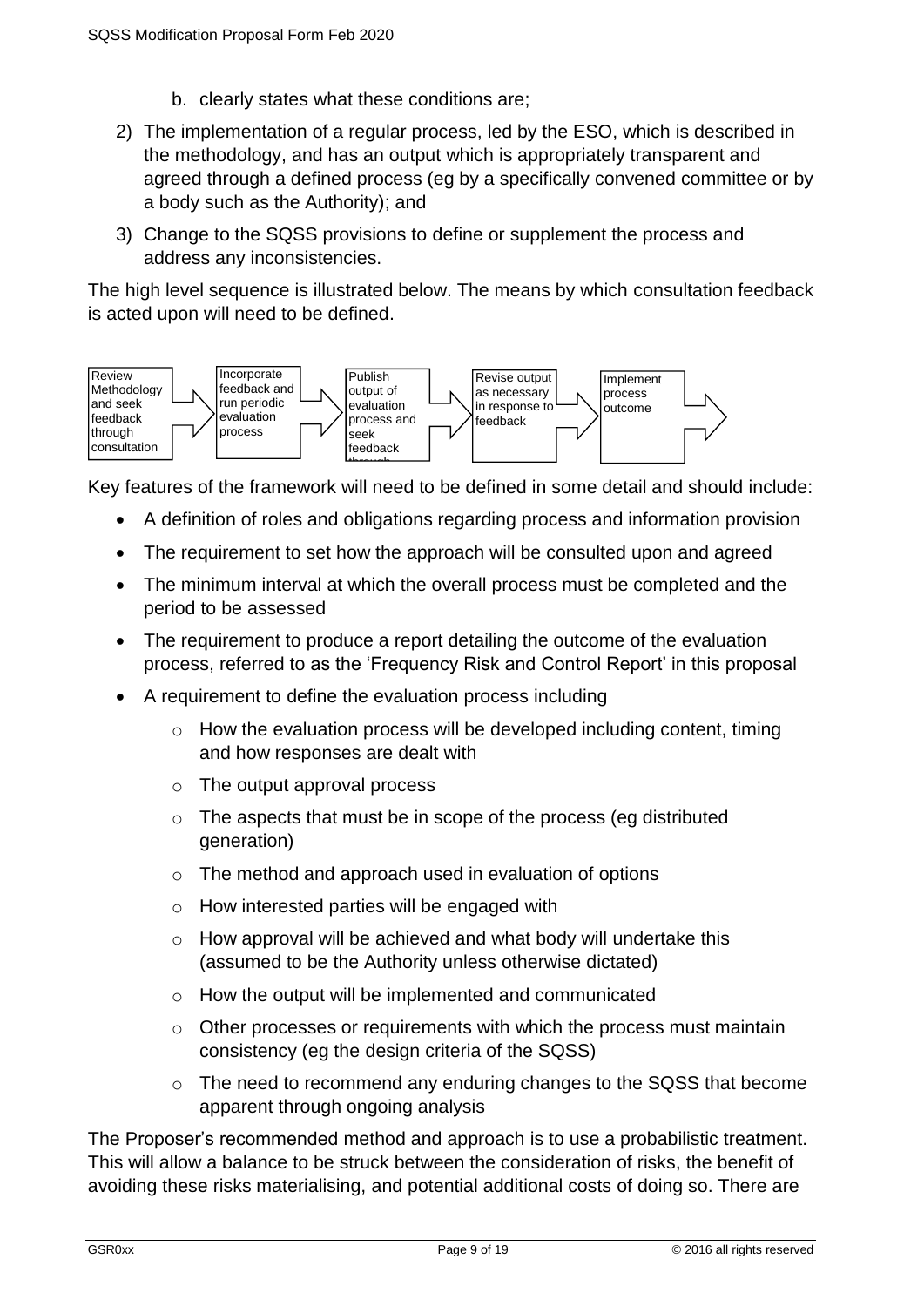number of ways in which the output can be captured and hence used to define policy which are summarised in the table below.

|   | Approach                                                       |                        | <b>Method</b>                                                                                                                                                                                                                                                 | Output                                                                                                                                                                                                              |
|---|----------------------------------------------------------------|------------------------|---------------------------------------------------------------------------------------------------------------------------------------------------------------------------------------------------------------------------------------------------------------|---------------------------------------------------------------------------------------------------------------------------------------------------------------------------------------------------------------------|
| A | A single set of limits and conditions                          | $\bullet$<br>$\bullet$ | Set background and<br>sensitivities<br>Evaluate cost and value<br>(the avoided impact and<br>likelihood) of securing<br>contingencies in the<br>following steps<br>Assess how often the<br>system is likely to<br>experience imbalances<br>of different sizes | Broad categories of<br>contingencies and<br>secure everything<br>that could fall in that<br>category, with no<br>consideration of cost<br>or probability for<br>individual<br>contingencies within<br>each category |
| B | A specific list of contingencies and<br>conditions             |                        | Calculate the cost of<br>preventing different size<br>imbalances causing<br>"unacceptable<br>frequency conditions"                                                                                                                                            | Specify contingencies<br>to be secured and<br>recommended<br>method                                                                                                                                                 |
| C | A single contingency (a reference<br>incident) and conditions. |                        | including the size and<br>duration of the<br>frequency deviation<br>Combine the first two<br>$\cap$<br>steps together to<br>assess the balance of<br>the two key objectives                                                                                   | Specify a reference<br>loss size and<br>minimum inertia to be<br>secured at all times                                                                                                                               |

Option A is most closely linked to the current approach hence should be well understood but leaves some scope for interpretation of how the limits should be applied in practice. Option B has the potential to be very transparent and clear but is potentially complex and burdensome. Option C could be very clear, transparent and simple but needs to be carefully designed to ensure that the reference incident is not excessively onerous.

Further work is required to determine the most appropriate approach which could be taken forward in the development of an initial methodology and process. This will be done in parallel with and as part of the development of the SQSS modification.

# **6 Impacts & Other Considerations**

It is not currently expected that any cross-code requirements will be identified as part of this modification, however this will be kept under review.

The review should take account of the frequency related provisions of the Grid Code and Distribution Code. There is also a requirement to ensure consistency with the frequency management requirements set out in the [European System Operation](https://eur-lex.europa.eu/legal-content/EN/TXT/PDF/?uri=CELEX:32017R1485&from=EN)  [Guideline \(Regulation \(EU\) 2017/1485](https://eur-lex.europa.eu/legal-content/EN/TXT/PDF/?uri=CELEX:32017R1485&from=EN) (SOGL)). The provisions of SOGL establish a framework for the maintenance of the secure operation of the interconnected transmission system in real time.

As European Law SOGL takes precedent over GB Frameworks, however, in application to GB it was drafted to be consistent with the GB NETS SQSS provisions. Clearly the intention of the modification is to enable the development of the ESO's policy on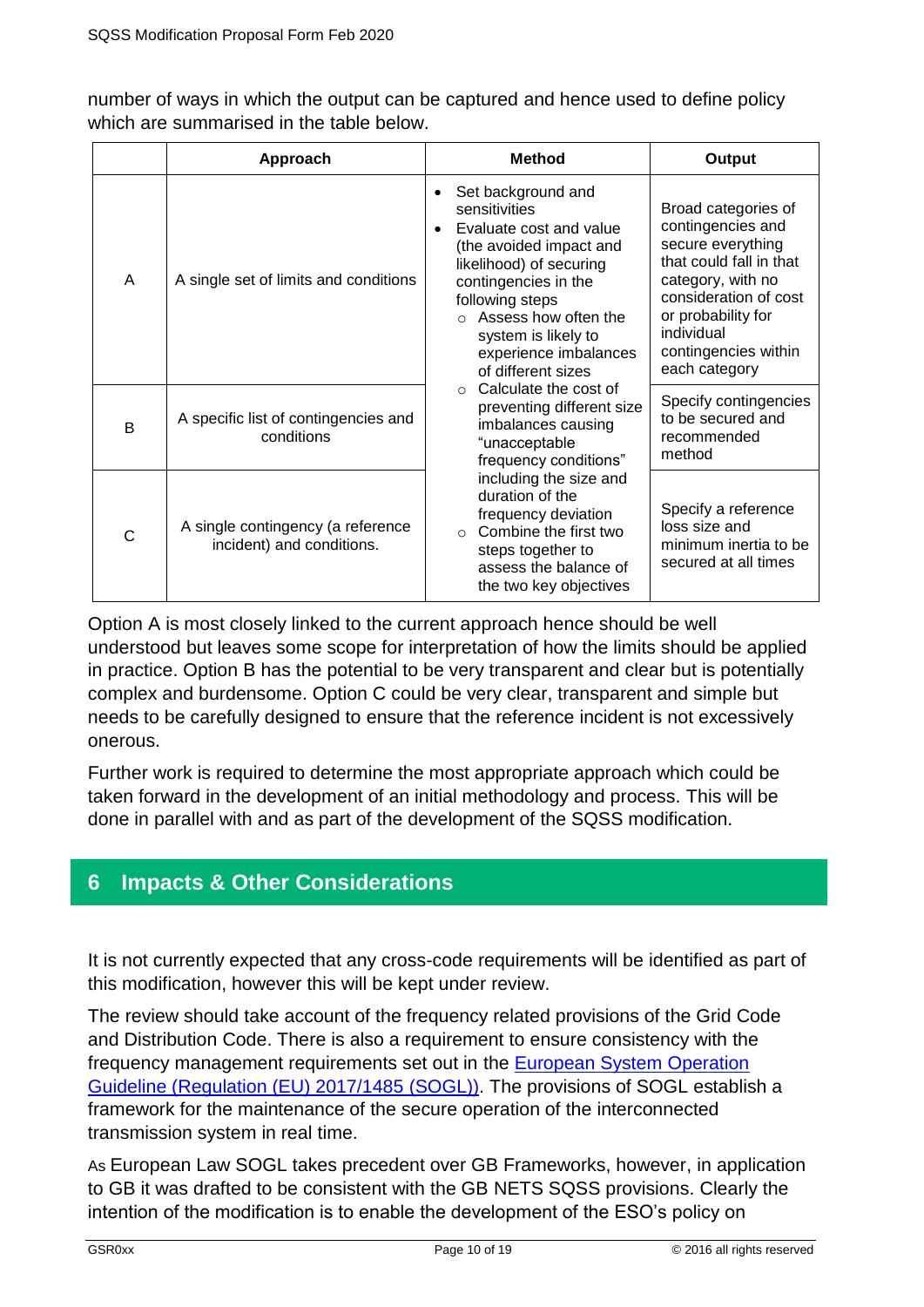reserve, response and inertia holding, to consider what level of risk should be mitigated and therefore what costs should be incurred.

Additional costs would ultimately be passed through to consumers but would be directly paid by the ESO to reserve, response and stability service providers which would come from the payers of BSUoS charges.

As the need for the modification is in part due to the changing generation portfolio and the shift to smaller, embedded and renewable power sources, by maintaining an acceptable level of security of supply the modification will enable the environmental improvements associated with more sustainable generation.

#### **Does this modification impact a Significant Code Review (SCR) or other significant industry change projects, if so, how?**

No.

#### **Consumer Impacts**

The impact of any power outage is widespread societal disruption. However, consumers will also ultimately pay for any enhancements to reserve and response holding requirements that could lessen the risk of such disruption. This modification needs to find a way to balance cost and risk in an acceptable way.

## **7 Relevant Objectives**

#### Impact of the modification on the SQSS objectives:

| <b>Relevant Objective</b>                                                                                                                                                                                                            | Identified impact |
|--------------------------------------------------------------------------------------------------------------------------------------------------------------------------------------------------------------------------------------|-------------------|
| (i) facilitate the planning, development and maintenance of<br>an efficient, coordinated and economical system of<br>electricity transmission, and the operation of that system<br>in an efficient, economic and coordinated manner; | Positive          |
| (ii) ensure an appropriate level of security and quality of<br>supply and safe operation of the National Electricity<br><b>Transmission System;</b>                                                                                  | Positive          |
| (iii) facilitate effective competition in the generation and<br>supply of electricity, and (so far as consistent therewith)<br>facilitating such competition in the distribution of<br>electricity; and                              | <b>Neutral</b>    |
| (iv) facilitate electricity Transmission Licensees to comply<br>with their obligations under EU law.                                                                                                                                 | <b>Neutral</b>    |

This modification will drive changes to the response and reserve holding policies of the ESO by making amendments to the SQSS and its application. The requirement is to be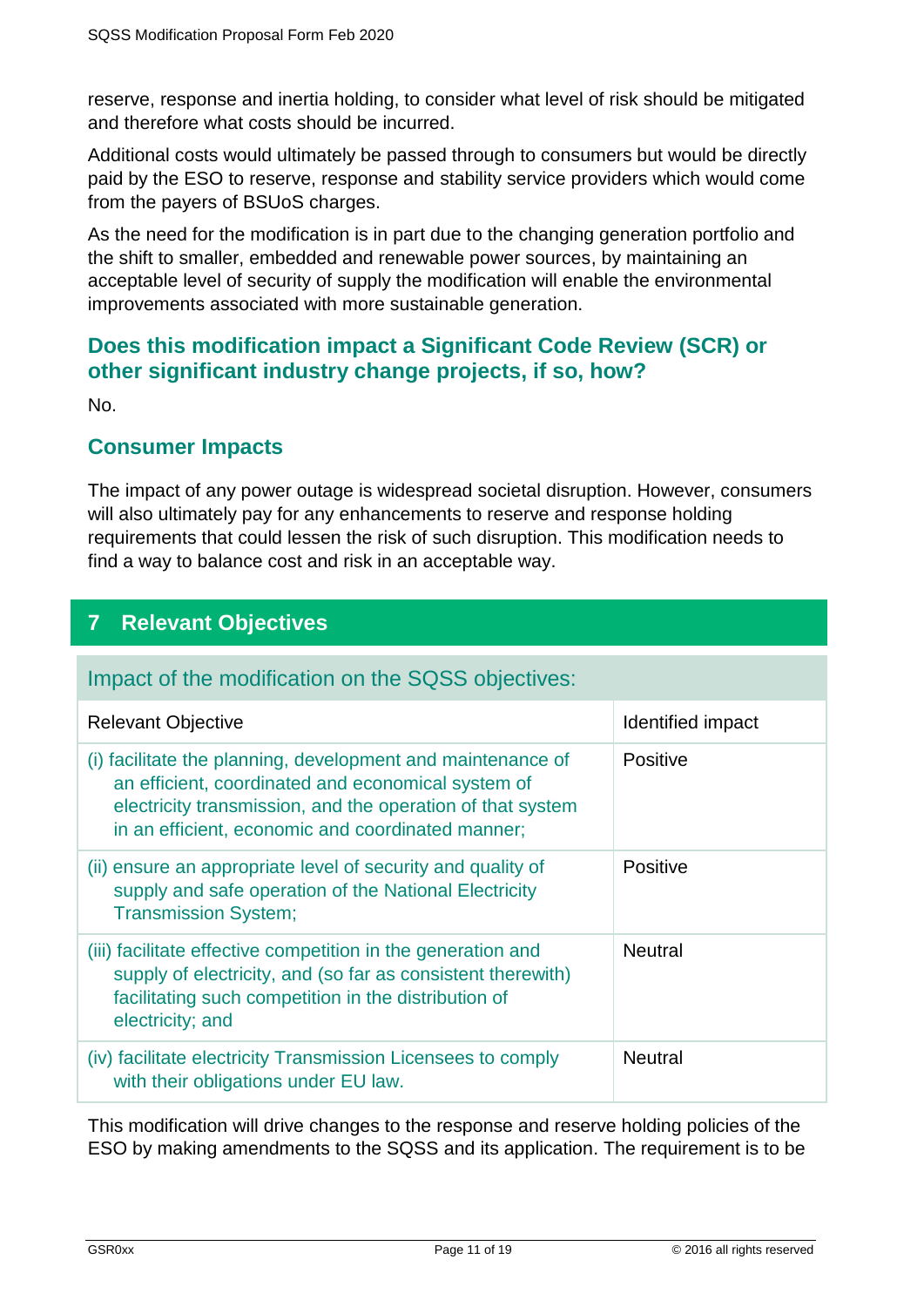reflective of the changing system and to balance the risks of power outages and the costs to consumers of mitigating these.

In making these changes objective (ii) to enhance security of supply is clearly addressed; as the need to do this is borne out of system and generation portfolio changes and objective (i) to develop the system in an economic and efficient manner is also positively impacted.

#### **8 Implementation**

It is proposed that the changes to the SQSS should apply as soon as possible after their approval, subject to any necessary licence changes which may be needed. In the solution proposed, the methodology that will sit alongside the SQSS will be consulted on and approved as part of the modification and will then go through a periodic review process as required, including consultation and approval assumed to be by the Authority.

## **9 Legal Text**

## **SQSS change**

The extent to which the SQSS text will change will be informed by the Workgroup discussions and any assessment/analyses required to support these discussions. In the very first instance, the review will cover

- in section 5 and section 9, the list of secured events under which "unacceptable" frequency conditions" are referenced and the extent of that reference
- the definition of "loss of infeed risk";
- the definition of "unacceptable frequency conditions"
- reference to a new report to set out any requirements related to additional secured events or exemptions

Proposed changes are denoted in redline text. There are a number of ways of implementing the principles contained within this proposal so the drafting below provides an illustration of how this might be done and will be informed by further development.

The drafting includes new paragraphs in section 5, 'Operation of the Onshore Transmission System. Similar provisions will need to be included in Section 9 'Operation of the Offshore Transmission System'. These are not presented here for brevity and as they will on completion be similar.

The intent of the changes is to introduce a controlled process by which variations can be made to the current baseline. Specifically, the new paragraph 5.8 allows for circumstances where additional security can be justified. Paragraph 5.11.2 allows for flexibility in circumstances where the costs of meeting the baseline cannot be justified. These refer to the "Frequency Risk and Control Report" which is where the output of the proposed evaluation process would be captured, including requirements related to additional secured events or exemptions.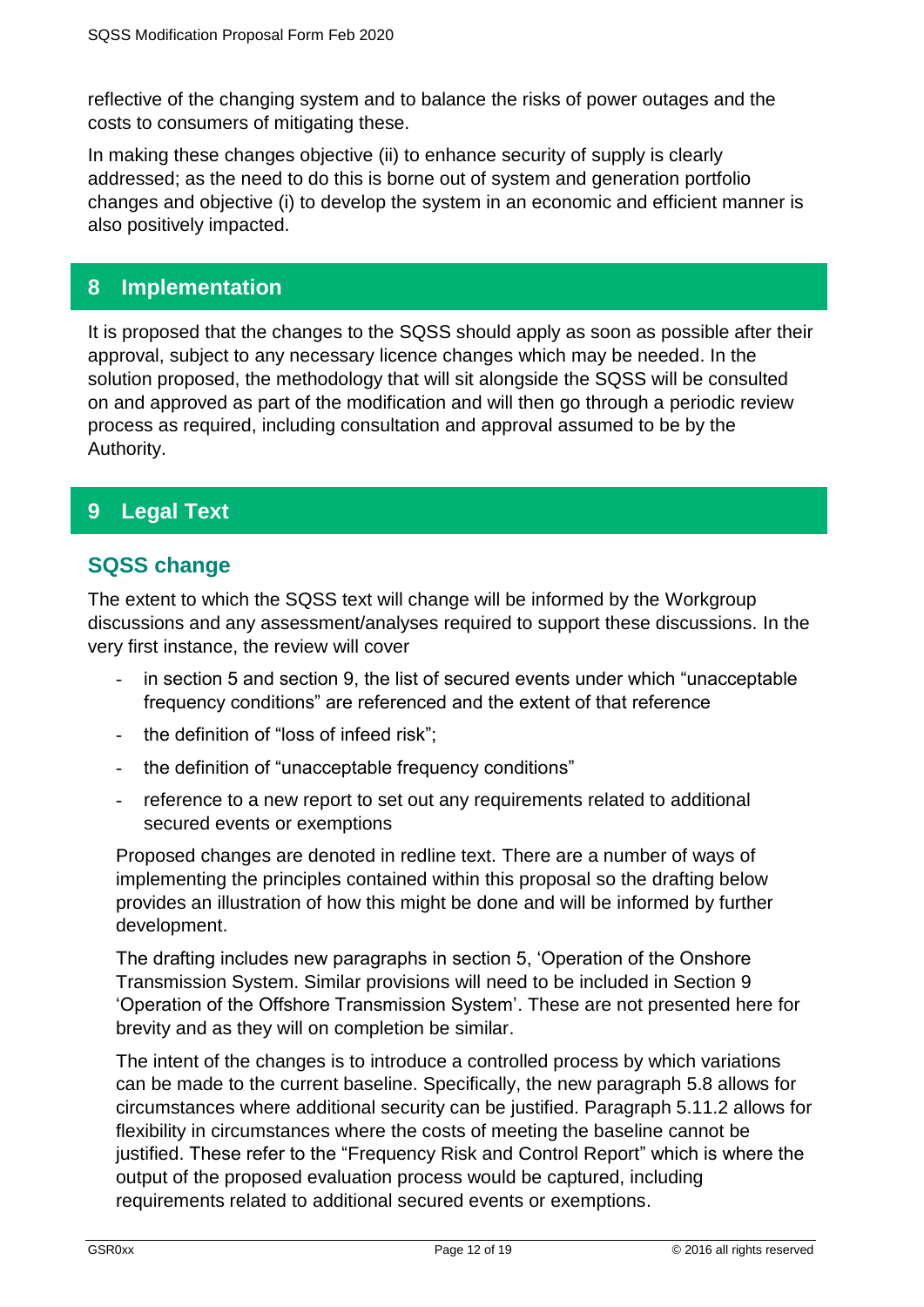A change is also illustrated to the definition of Unacceptable frequency conditions which is intended to simplify current provisions and remove an inconsistency between the normal and infrequent loss risk criteria. It is recognised that consideration will have to be given to any unintended consequences of this change.

#### **5. Operation of the Onshore Transmission System**

#### **Normal Operational Criteria**

5.1 The *onshore transmission system* shall be operated under *prevailing system conditions* so that for the *secured event* of a *fault outage* on the *onshore transmission system* of any of the following:

- 5.1.1 a single *transmission circuit*, a reactive compensator or other reactive power provider; or
- 5.1.2 a single *generation circuit*, a single *generating unit* (or several *generating units* sharing a common circuit breaker), a single *power park module*, or a single *DC converter*; or
- 5.1.3 the most onerous *loss of power infeed*; or
- 5.1.4 where the system is designed to be secure against a *fault outage* of a section of *busbar* or mesh corner under *planned outage* conditions, a section of *busbar* or mesh corner,

there shall not be any of the following:

- 5.1.5 a *loss of supply capacity* except as specified in Table 5.1
- 5.1.6 unacceptable frequency conditions;
- 5.1.7 unacceptable overloading of any primary transmission equipment;
- 5.1.8 unacceptable voltage conditions;
- 5.1.9 *system instability; or*
- 5.1.10 *Unacceptable Sub-Synchronous Oscillations.*
- 5.2 For a *secured event* on the *onshore transmission system* on connections to more than one *demand group* the permitted *loss of supply capacity* for that *secured event* is the maximum of the permitted loss of supply capacities set out in Table 5.1 for each of these *demand group*s.
- 5.3 The *onshore transmission system* shall be operated under *prevailing system conditions* so that for the *secured event* on the *onshore transmission system* of a *fault outage* of:
	- 5.3.1 a *double circuit overhead line*; or
	- 5.3.2 a section of *busbar* or mesh corner,

there shall not be any of the following:

- 5.3.3 a *loss of supply capacity* greater than 1500 MW;
- 5.3.4 *unacceptable frequency conditions*;
- 5.3.5 *unacceptable voltage conditions* affecting one or more *Grid Supply Points* for which the total *group demand* is greater than 1500 MW;
- 5.3.6 *system instability* of one or more *generating units* connected to the *supergrid; or*
- 5.3.7 *Unacceptable Sub-Synchronous Oscillations.*

*…*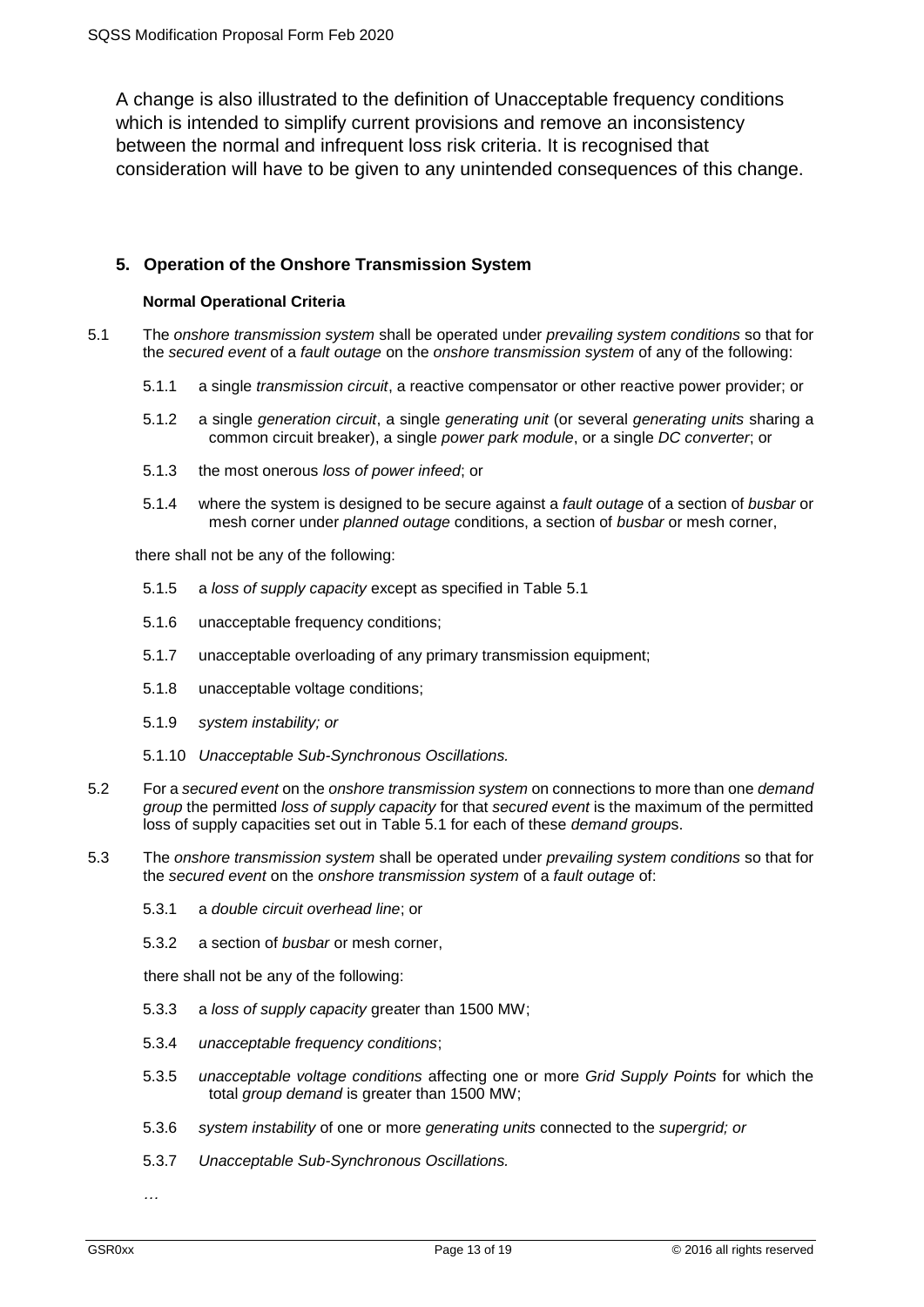Conditional Further Operational Criteria

5.5 If:

5.5.1 there are *adverse conditions* such that the likelihood of a *double circuit overhead line* fault is significantly higher than normal; or

5.5.2 there is no significant economic justification for failing to secure *the onshore transmission system* to this criterion and the probability of loss of supply capacity is not increased by following this criterion,

the *onshore transmission system* shall be operated under *prevailing system conditions* so that for the *secured event* of

5.5.3 a *fault outage* on the *supergrid* of a *double circuit overhead line*

there shall not be:

5.5.4 where possible and there is no significant economic penalty, any *loss of supply capacity* greater than 300 MW;

5.5.5 *unacceptable overloading* of any *primary transmission equipment*;

5.5.6 *unacceptable voltage conditions*;

5.5.7 *system instability*; or

5.5.8 *Unacceptable Sub-Synchronous Oscillations*.

- 5.6 During periods of *major system risk*, NGESO may implement measures to mitigate the consequences of this risk. Such measures may include: providing additional reserve; reducing system-to-*generator* intertrip risks, securing as far as possible appropriate twocircuit combinations, or reducing system transfers, for example *through balancing services*.
- 5.7 In the case that neither of the conditions in paragraphs 5.5.1 and 5.5.2 is met, it is acceptable to utilise short term post fault actions to avoid *unacceptable overloading* of *primary transmission equipment* which may include a requirement for demand reduction; however, this will not be used as a method of increasing reserve to cover abnormal post fault generation reduction. Where possible these post fault actions shall be notified to the appropriate *Network Operator* or *Generator*. Normally the provisions of the Grid Code, in respect of Emergency Manual Demand Disconnection and/or, for example through *balancing services*, will be applied. Additional post fault actions beyond the Grid Code provisions may be applied, but only where they have been agreed in advance with the appropriate *Network Operator* or *Generator*.
- 5.8 NGESO shall apply the guidelines set out in the *Frequency Risk and Control Report* to determine the additional events for which no *unacceptable frequency conditions* shall take place.

#### **Post-fault Restoration of System Security**

5.9 Following the occurrence of a *secured event* on the *onshore transmission system*, measures shall be taken to re-secure the system to the above operational criteria as soon as reasonably practicable. To this end, it is permissible to put operational measures in place pre-fault to facilitate the speedy restoration of system security.

#### **Authorised Variations from the Operational Criteria**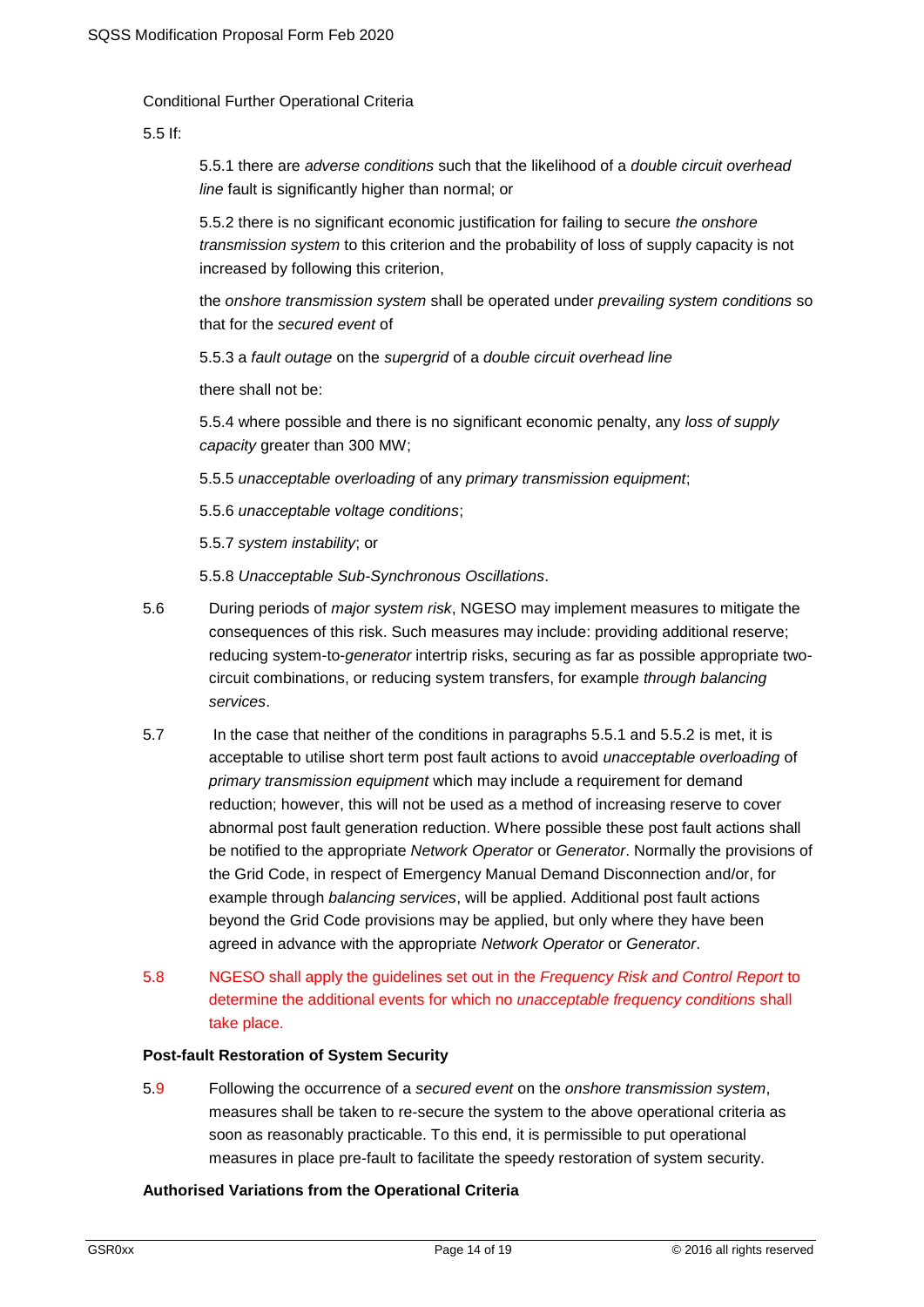- 5.10 Provided it is in accordance with the appropriate requirements of the demand connection criteria in Section 3, there may be associated *loss of supply capacity* due to a *secured event*, for example by virtue of the design of the generation connections and/or the designed switching arrangements at the substations concerned.
- 5.11 Exceptions to the criteria in paragraphs 5.1 to 5.8 may be required where variations to the connection designs as per paragraphs 3.12 to 3.15 have been agreed.
	- 5.10.1 where variations to the connection designs as per paragraphs 3.12 to 3.15 have been agreed; or
	- 5.10.2 in relation to 5.1.6 and 5.3.4 only, based on the outcome of an economic assessment conducted in accordance with the guidelines set out in the *Frequency Risk and Control Report*
	- 5.12 The principles of these operational criteria shall be applied at all times except in special circumstances where *NGESO*, following consultation with the appropriate *Network Operator*, *Generator* or *Non-Embedded Customer*, may need to give instructions to the contrary to preserve overall system integrity.

#### **Definitions section:**

| <b>Frequency Risk and Control</b> |  |
|-----------------------------------|--|
| Report                            |  |

The report setting out the results of an economic assessment produced by NGESO in accordance with [reference to be determined]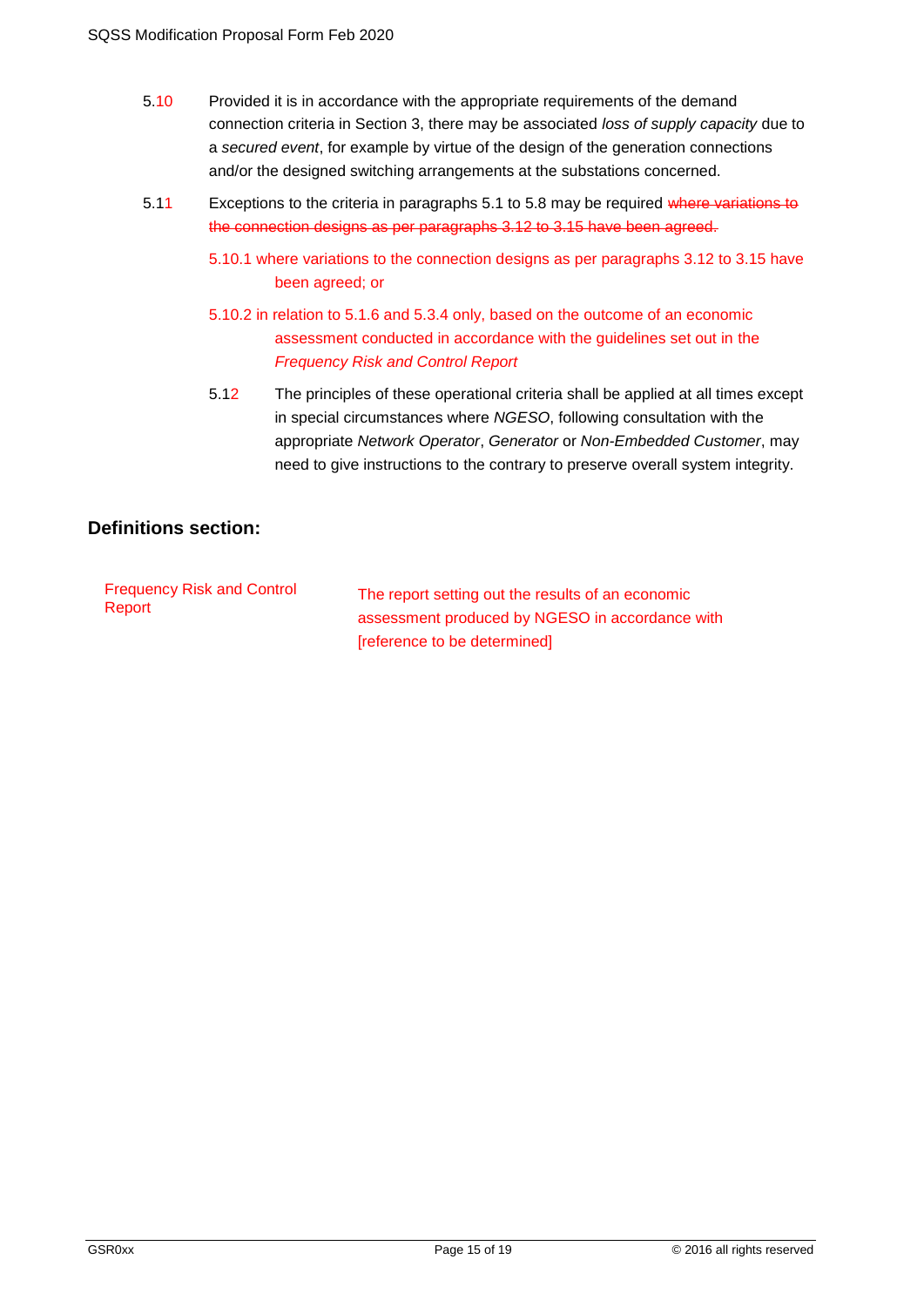| Unacceptable Frequency<br>Conditions | These are conditions where:                                      |  |  |
|--------------------------------------|------------------------------------------------------------------|--|--|
|                                      | i) the <i>steady state</i> frequency falls outside the statutory |  |  |

limits of 49.5Hz to 50.5Hz; or ii) a transient frequency deviation on the *MITS* persists outside the above statutory limits and does not recover to within 49.5Hz to 50.5Hz within 60 seconds.

Transient frequency deviations outside the limits of 49.5Hz and 50.5Hz shall only occur at intervals which ought to reasonably be considered as infrequent.

In order to avoid the occurrence of *Unacceptable Frequency Conditions*:

- a) The minimum level of *loss of power infeed* risk which is covered over long periods operationally by frequency response to avoid frequency deviations below 49.5Hz or above 50.5Hz will be the actual *loss of power infeed* risk present at connections planned in accordance with the *normal infeed loss* risk criteria;
- b) Tthe minimum level of loss of power infeed which is covered over long periods operationally by frequency response to avoid frequency deviations below 49.5Hz or above 50.5Hz for more than 60 seconds will be the actual *loss of power infeed* risk present at connections planned in accordance with the *infrequent infeed loss* risk criteria.

It is not possible to be prescriptive with regard to the type of *secured event* which could lead to transient deviations since this will depend on the extant frequency response characteristics of the system which NGESO adjust from time to time to meet the security and quality requirements of this Standard.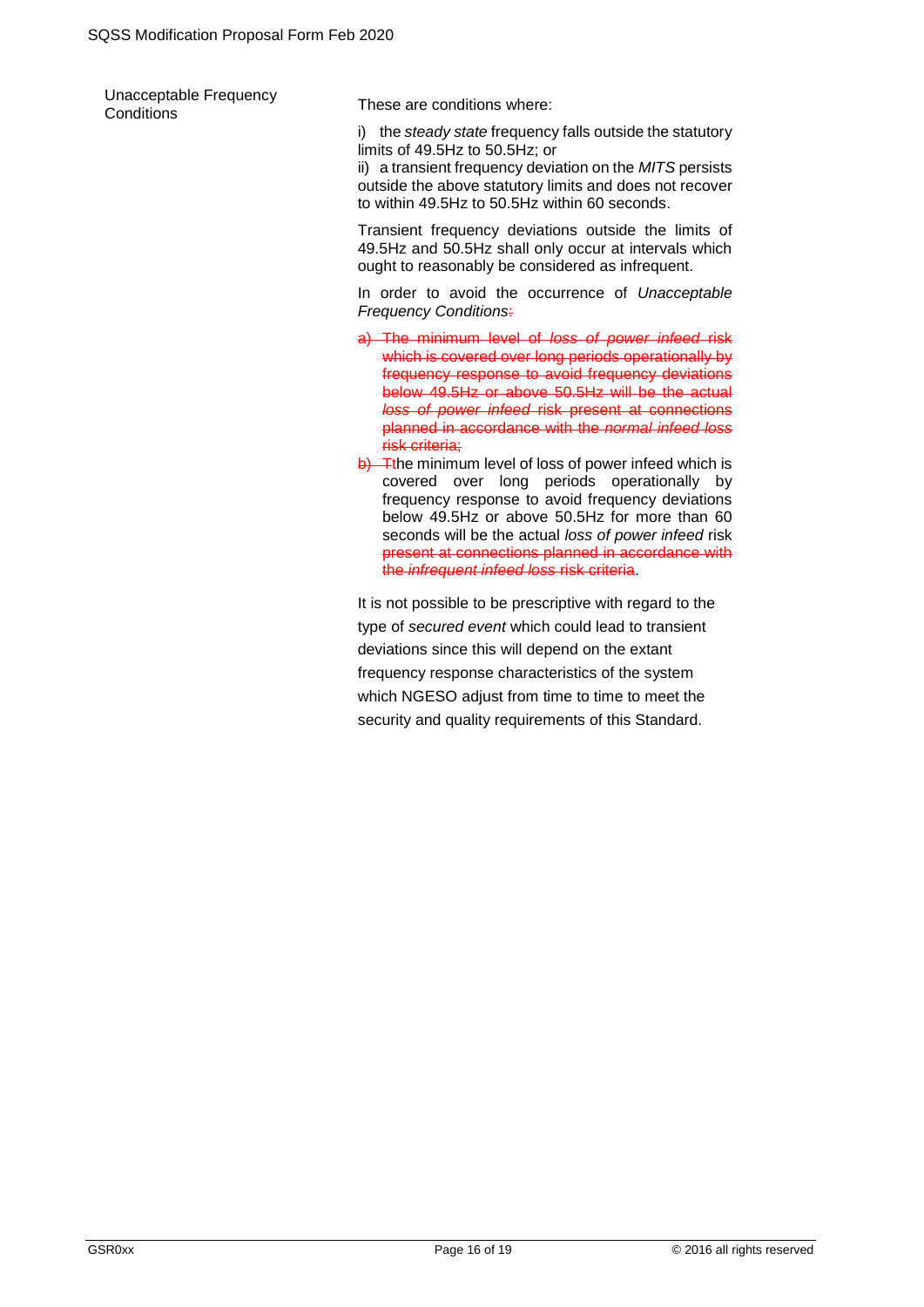Loss of Power Infeed The output of a generating unit or a group of generating units or the import from external systems disconnected from the system by a secured event, less the demand disconnected from the system by the same secured event.

> For the avoidance of doubt if, following such a secured event, demand associated with the normal operation of the affected generating unit or generating units is automatically transferred to a supply point which is not disconnected from the system, e.g. the station board, then this shall not be deducted from the total loss of power infeed to the system.

For the purpose of the operational criteria:

- i) the loss of power infeed includes the output of a single generating unit, CCGT Module, boiler, nuclear reactor or DC Link lost as a result of an event.
- ii) In the case of an offshore generating unit or group of offshore generating units, the loss of power infeed is measured at the interface point, or user system interface point, as appropriate.
- iii) In the case of an offshore generating unit or group of offshore generating units for which infeed will be automatically re-distributed to one or more interface points or user system interface points through one or more interlinks, the re-distribution should be taken into account in determining the total generation capacity that is disconnected. However, in assessing this re-distribution, consequential losses of infeed that might occur in the re-distribution timescales due to wider generation instability or tripping, including losses at distribution voltage levels, should be taken into account.

Some minor numbering changes will also be required to subsequent sections and references. Also, once finalised the changes made to section 5 (Operation of the Onshore Transmission System) will need to be reflected in section 9 (Operation of an Offshore Transmission System).

Note that the changes set out here are designed to only impact the way in which the system is operated with sufficient allowances for response, reserve and inertia holding to maintain security of supply through stabilising system frequency and limiting disturbances. Other operational criteria (voltage, overloading of equipment etc) are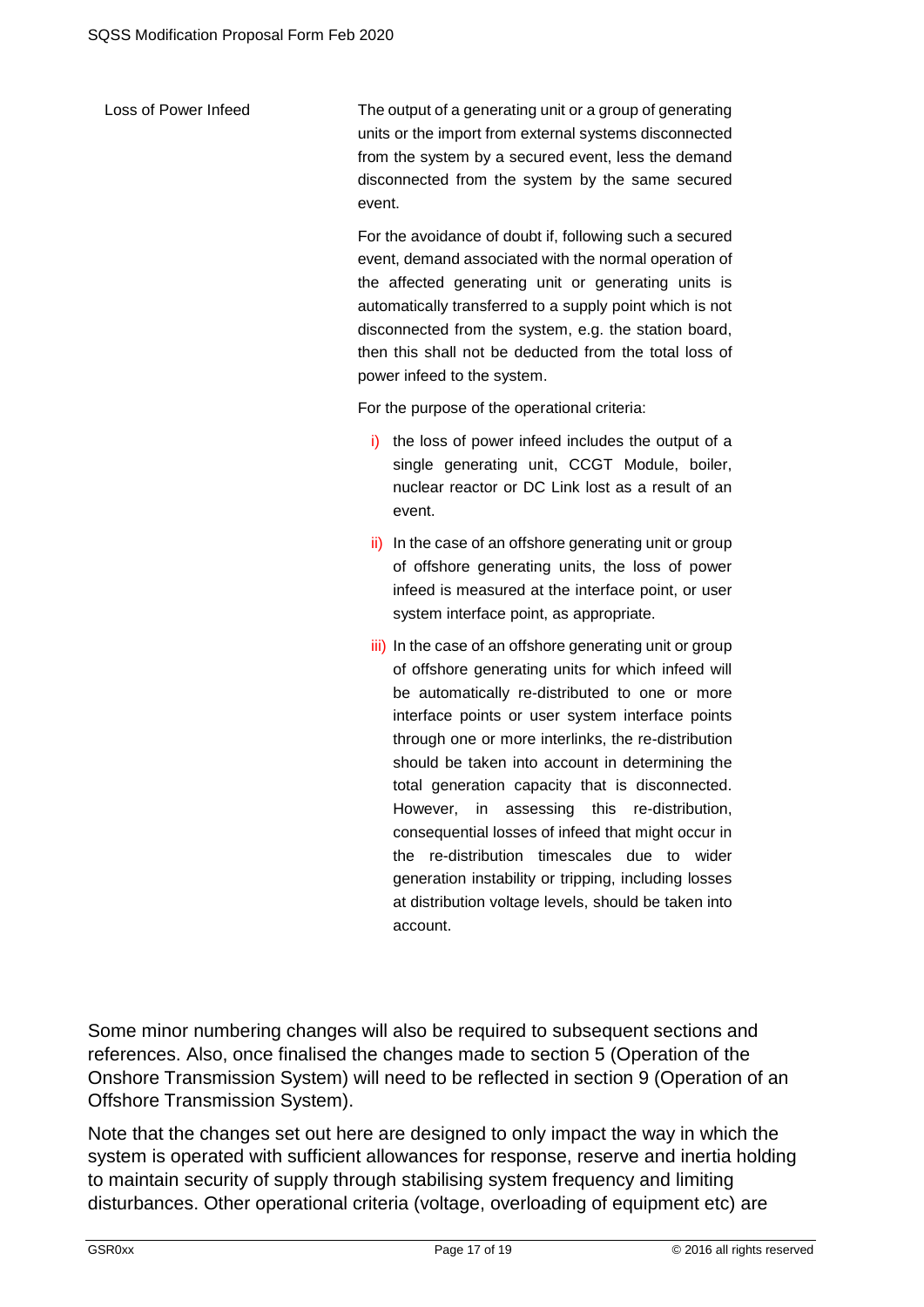unchanged as they have more to do with the design of the system and potential reinforcement.

This modification does not intend to alter any of the following criteria:

- operational criteria beyond the criteria related to frequency control;
- design criteria in general;
- design criteria related to loss of infeed risk in particular unless these are found out to be inconsistent with the workgroup proposals.

#### **Frequency Risk and Control Report**

The methodology framework that will enable this will be developed in parallel with the modification and will follow the principles set out in the paper above. It is envisaged that this will form part of the final submission to Ofgem of the modification as it will allow the impact of the changes to be assessed. It will also follow a parallel path in terms of the engagement and consultation that will be required during its development. In terms of the governance for this, it is assumed that this will be defined within the SQSS. Alternatively, it would also be possible to do this as part of a licence change. This could potentially be achieved at the same time as the licence conditions were changed to reference an updated version of the SQSS.

#### **10 Recommendations**

#### **Proposer's Recommendation to Panel**

Panel is asked to:

- Refer this proposal to a Workgroup for assessment.
- Note that the Frequency Risk and Control Report and the methodology framework that enables this will be developed in parallel with the modification and engagement in this will also be sought from the workgroup.